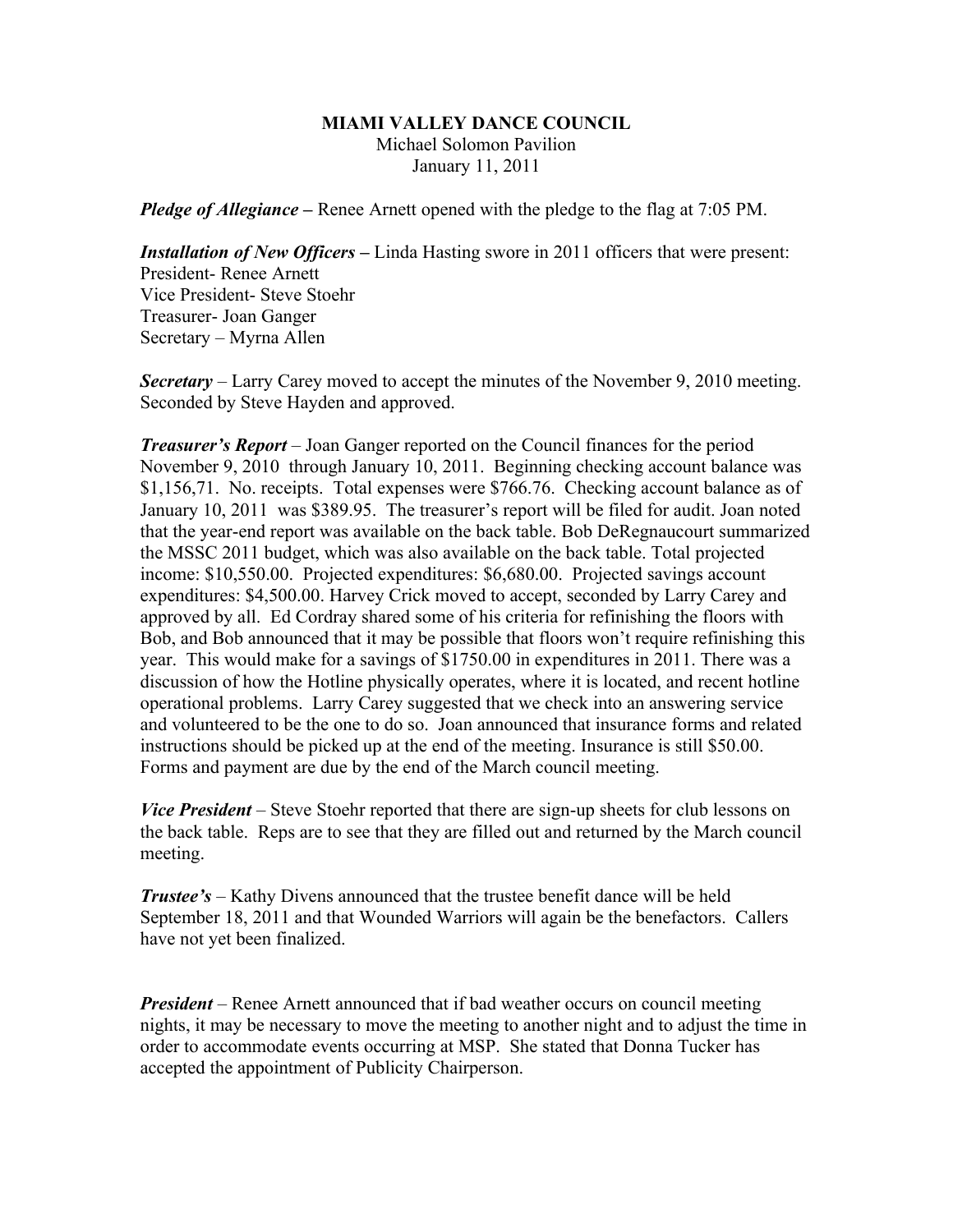*Caller's Association* – Faye Samborsky announced that the association will hold a dance for new dancers on Sunday, January 16 from 2:00 – 5:00 at MSP.

## *Award's Chair* – None

*MSP Support Committee* –Bob DeRegnaucourt noted that his full report was available on the back table He gave some highlights of issues the committee is addressing. One of these involves how to better insure that clubs actually complete all items on the checklist before leaving MSP. Bob announced that Dave Grinnell is in charge of maintenance and that Dave should be called first regarding maintenance issues. Dave's number is posted in the case at the entrance of MSP, along with the numbers of other committee members who might need to be contacted. Bob noted that the committee had discussed the possibility of asking domicile clubs to pay once annually for usage of the building in order to simplify paperwork. Several reps shared how that decision would negatively impact their clubs' financial capabilities and Bob agreed that his committee would revisit the subject. Bob stated that the committee is not looking at raising club usage fees at this time. He announced that his committee is comprised of himself as coordinator; Joan Ganger- treasurer; Dave Grinnell- maintenance; Shirley Fluhartyscheduler; Leitha Webber-member-at-large; Kathy Divens-trustee. Renee will include this list in the newsletter as part of her President's Report. It will also be on the website as soon as possible. Leslie Hyll requested that the MSSC minutes also be posted on the website. Joan gave the MSSC treasurer's report for the period November 9, 2010 through January 10, 2011. Beginning checking account balance was \$4,322.73. Total income: \$1,545,00. Total expenses: \$879.71. Checking account balance as of January 10, 2011 was \$4,988.02. Savings account balance: \$25,057.79. Joan announced that the year-end MSSC financial report was available on the back table. The next meeting of the MSSC will be February 12, 2011.

## *Hotline* – None

*State Corps* – Steve Hayden announced that the next meeting is February 6.

*Convention Committee* – Steve Hayden reported that there will be a fundraiser dance from 7:30-10:00 at MSP on Saturday, January 29. Cost will be \$5 and there will be raffles, split-the-pots and t-shirts for sale. Jack Pladdys will call and Gay Chevalier will cue. Steve included fliers for reps to take as part of their flier packets. There will be no convention meeting in February. Linda Hasting has keychain and small bag kits that need to be sewn as giveaways for the sewing room at the convention. Please contact her if you can help. Renee, as chairman of the convention demo committee, informed Steve that she has e-mails confirming that there should be electricity provided at the demo on Courthouse Square on the Friday of the state convention. Renee is looking for a club to sponsor this demo, which is scheduled from 12:00 - 1:00. The club will need to make sure that there is a table for the caller (Jack Pladdys) and insure that there will be enough dancers. Participants must wear appropriate dance attire. Renee asked Leslie to see if Miami Valley Folk Dancers would be interested in performing at this demo as well.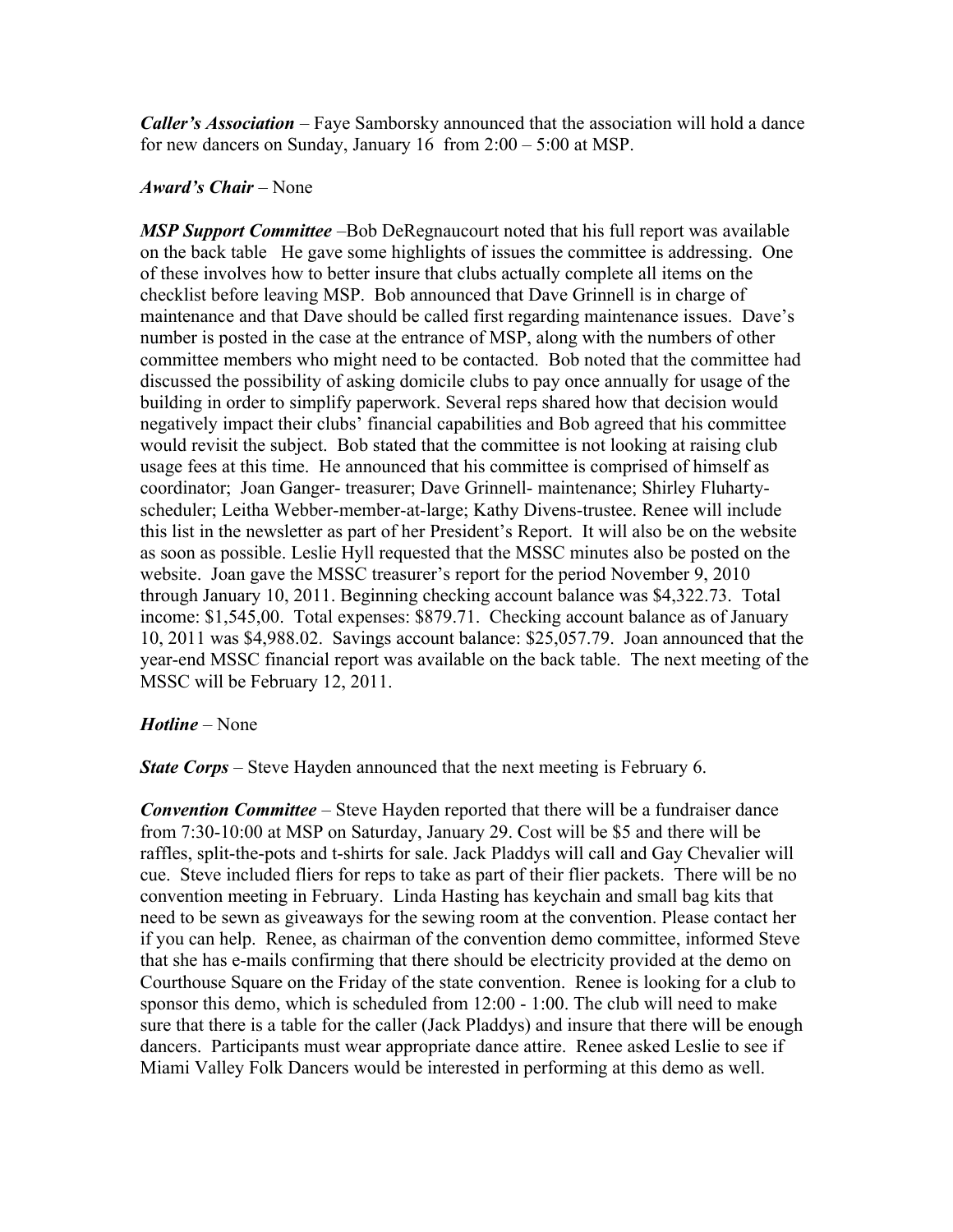*Newsletter* – Cheryl was not at the meeting, but Renee requested that clubs submit newsletter information to here ASAP. This information is normally due to Cheryl at the council meeting.

*Unfinished Business* – Leslie Hyll noted that her line item for the Historian report had been left off the agenda, but that she had no report tonight. Renee reminded reps that at the last meeting, the Caller's Association requested that square dance clubs start charging for lessons. Renee stated that the council does not dictate to clubs how they should operate, but that the Executive Board is issuing this statement: "It is the recommendation of the Executive Board that the square dance clubs support the Caller's Association's recommendation to charge for lessons." Discussion followed. Points made included that this would only work if all clubs followed the recommendation. Several reps stated that their clubs had decided to charge in the fall. Faye Samborsky suggested that one of the trustees try to get a representative from each club together to discuss the issue. Steve Hayden pointed out that each trustee has clubs to which they are assigned, and that all trustees take this on. Renee said that she would like to see this happen. Leslie suggested that each trustee get feedback from their liaisons. Linda Hasting stated that she has had only one Honor Couple survey form returned and asked clubs to submit theirs to her next meeting.

*New Business* – None

*Club News –* Gem City announced their Souper Bowl dance (January 15) and Miami Valley Folk Dancers promoted their Greek workshop to be held February 12-13.

*Attendance* – Clinton County, Grand Squares, High-Point See Saws, Hoosier Corners, Tuesday Afternoon Plus and Wheeler Dealers were not signed in.

*Honor Couple/Person Announcement –* Renee stated that there were many excellent candidates this year and that it was a close race for the nominees. She pointed out that the council is honored to have such dedicated people serving their clubs. Renee announced club nominees for 2011:

Miami Valley Folk Dancers – Edmund Cordray and Leslie Hyll Double H – Larry and Pam Byrd

Kitty Hawks – Richard Shepherd and Janet and Darrell Ward (Richard and Janet are dance partners)

Gem City – Bonnie Papini and Lindy McMahon Curli-Q's – Mark and Joan Givens Concord Cloverleafs – Fred and Terri Organ Clinton County – Bob and Charlotte Grim Cardinal Squares – Gail and Donna Grossman Grand Squares – Jean Aills